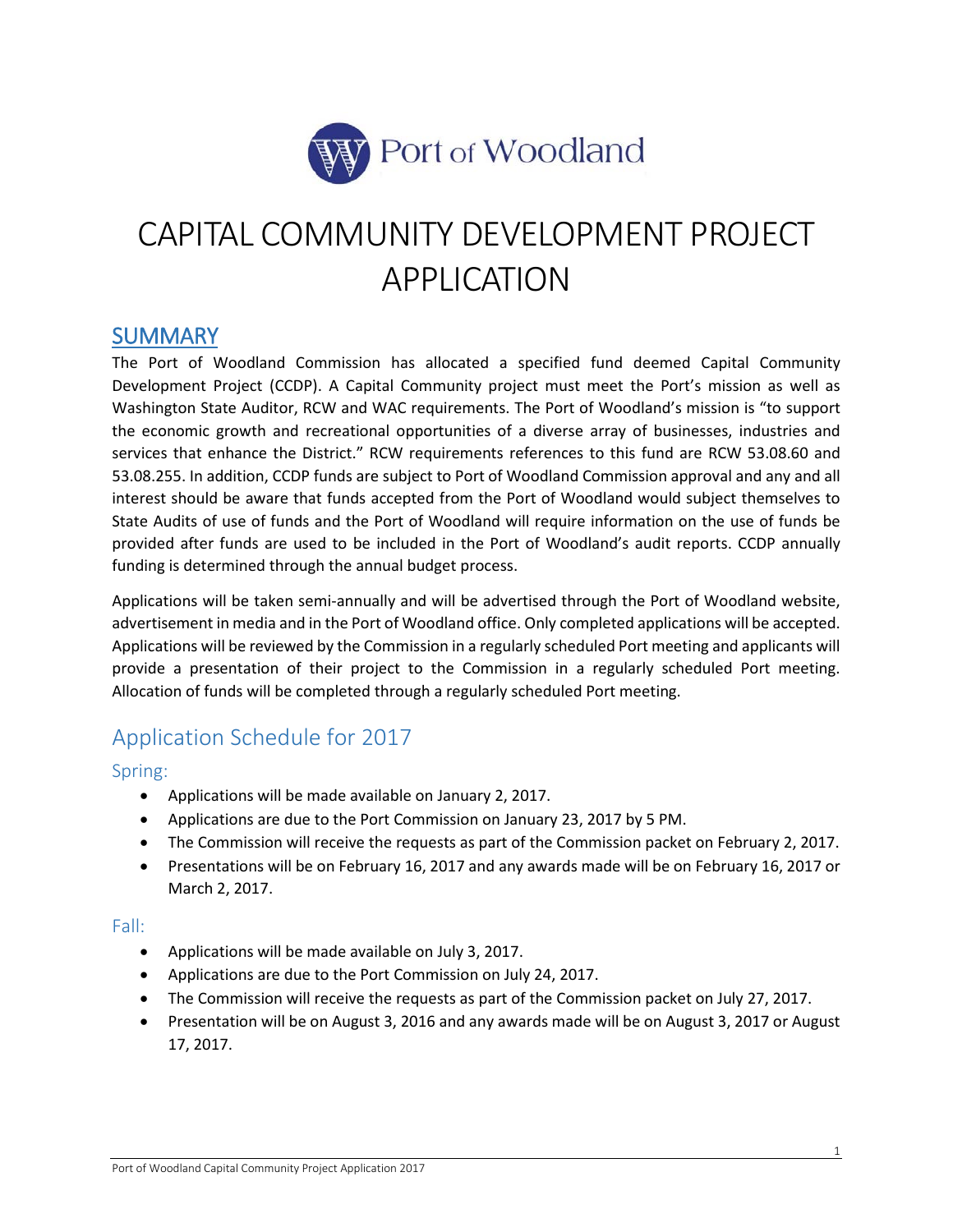#### **REQUIREMENTS OF PROGRAM**

#### GOALS:

The goal of the Capital Community Development Project funds are directed at improving the economic conditions within the Port of Woodland District through the following opportunities:

- 1. Economic Development- focus on attracting new businesses (priority to medium and high wage/ family wage jobs), number of jobs to be created, amount of investment to create jobs.
- 2. Stewardship- project development, management and oversight that is a direct benefit to the betterment of Woodland and the Port District.
- 3. Increasing the tax base beyond current trends/rates.
- 4. Improving the quality of place of creating an attractive community to enhance the marketability to new businesses. Quality of place may include improving education, health, and beautification regionally.

#### Criteria:

The Port Commission will use the following criteria in selecting the amount of funding to community projects or programs and is at the sole discretion of the Port Commission to fund any portion of to all of the request.

- 1. Applicants that have a proven track record of successful project or program implementation and having a proven history of positively impacting the Port District region.
- 2. The Port Commission, at their sole discretion hold a specific percentage of funds for the fall allocation and will be determined on an annual basis. Identification of such percentage will be made public prior to the spring allocation.
- 3. Required presentations to the Commission will be limited to 15 minutes each and 5 minutes for questions. Applicants must provide any and all presentation materials one week prior to the presentation date to the Port office.
- 4. The funds shall be used only for the applicant and cannot be re-granted, donated or reprocessed to other organizations, projects or programs that are not within the application. Any such violation will require repayment in full of funding to the Port of Woodland.

#### Reimbursement Requirements:

- 1. For programs and projects approved by the Port Commission, the Port will send a letter to the applicant confirming approval and contract terms.
- 2. Successful applicants will be required to submit all documentation and receipts for reimbursement to the maximum amount allocated by the Port Commission.
- 3. At the end of the project/program, the applicant is required to provide a letter to the Port detailing how the funds were used along with an overview of the project/program impact to the Port District.
- 4. The applicant agrees to promote the Port of Woodland including the use of the Port's logo, and including sponsorship notation or stating the financial support by the Port for the project/program.
- 5. The funds cannot be used for organizational operational expenses such as rent, salaries, utilities, and other monthly/annual regular expenses.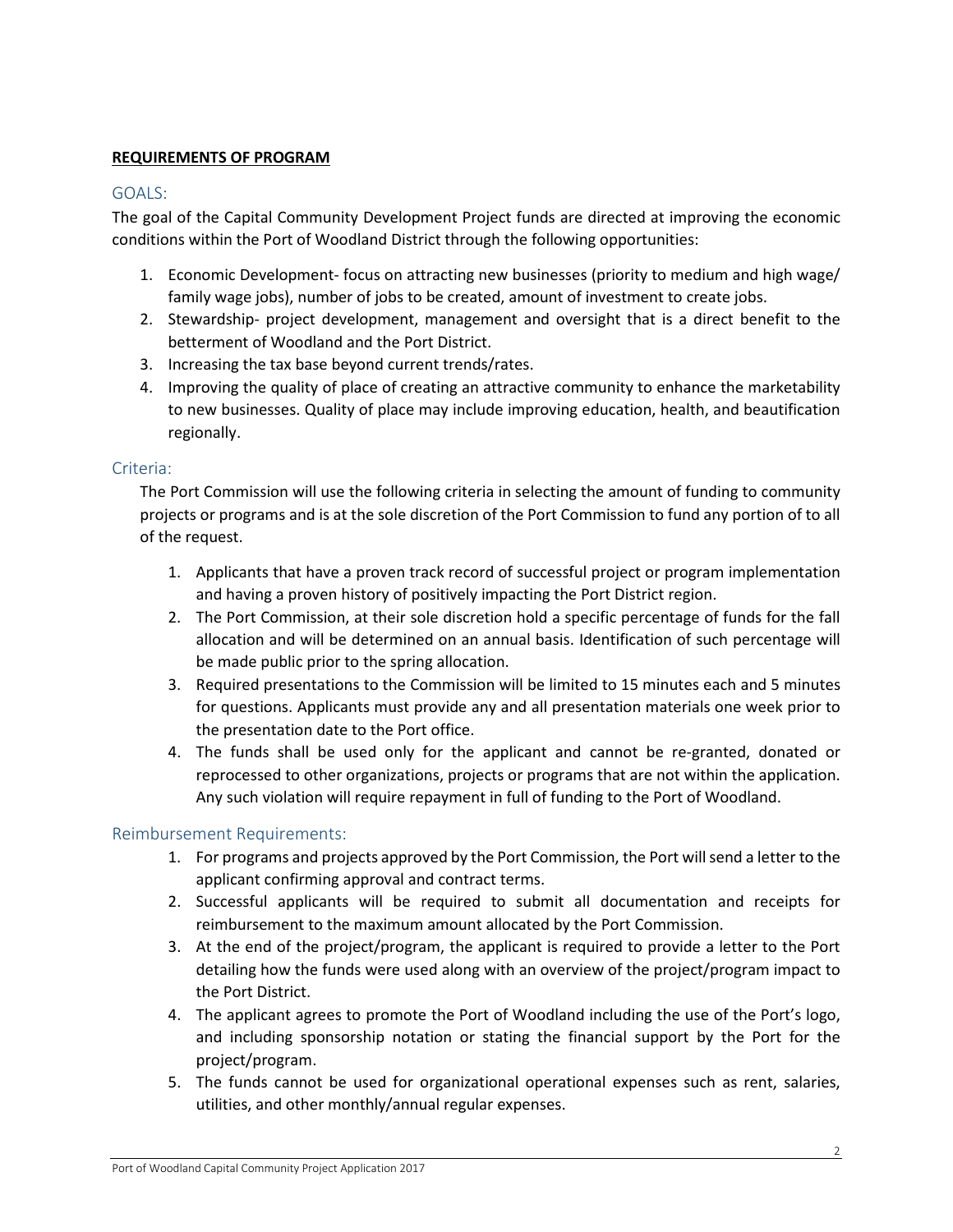# Capital Community Development Project Application Form 2017

| Applicant: the contract of the contract of the contract of the contract of the contract of the contract of the contract of the contract of the contract of the contract of the contract of the contract of the contract of the |        |                          |             |                                                                                    |  |
|--------------------------------------------------------------------------------------------------------------------------------------------------------------------------------------------------------------------------------|--------|--------------------------|-------------|------------------------------------------------------------------------------------|--|
| Please identify which application period you are submitting to:                                                                                                                                                                |        |                          |             |                                                                                    |  |
|                                                                                                                                                                                                                                | $\Box$ | Spring                   | $\Box$ Fall |                                                                                    |  |
| Are you a:                                                                                                                                                                                                                     |        |                          |             | $\Box$ Non-profit $\Box$ For Profit $\Box$ Business $\Box$ Government $\Box$ Other |  |
|                                                                                                                                                                                                                                |        |                          |             |                                                                                    |  |
| Do you serve/reside within Port of Woodland District?                                                                                                                                                                          |        |                          | $\Box$ Yes  | $\square$ No                                                                       |  |
|                                                                                                                                                                                                                                |        |                          |             |                                                                                    |  |
|                                                                                                                                                                                                                                |        |                          |             |                                                                                    |  |
|                                                                                                                                                                                                                                |        |                          |             |                                                                                    |  |
|                                                                                                                                                                                                                                |        |                          |             |                                                                                    |  |
|                                                                                                                                                                                                                                |        |                          |             |                                                                                    |  |
|                                                                                                                                                                                                                                |        |                          |             |                                                                                    |  |
| Total Cost of Project:                                                                                                                                                                                                         |        |                          |             | _____________________________   Funds Requested: _______________________________   |  |
| Matching Funds: $\Box$ Yes: Amount/Value $\Box$ No                                                                                                                                                                             |        |                          |             |                                                                                    |  |
|                                                                                                                                                                                                                                |        |                          |             |                                                                                    |  |
|                                                                                                                                                                                                                                |        |                          |             |                                                                                    |  |
|                                                                                                                                                                                                                                |        |                          |             |                                                                                    |  |
|                                                                                                                                                                                                                                |        |                          |             |                                                                                    |  |
| Have you received other funds from the Port of Woodland? $\Box$ Yes                                                                                                                                                            |        |                          |             | ─<br>$\square_{\sf No}$                                                            |  |
|                                                                                                                                                                                                                                |        |                          |             |                                                                                    |  |
| Have you received Port of Woodland Capital Community Development Funds in the past? $\Box$ Yes $\Box$ No                                                                                                                       |        |                          |             |                                                                                    |  |
| In-Kind:                                                                                                                                                                                                                       |        | $\Box$ Yes: Amount/Value | $\Box$ No   |                                                                                    |  |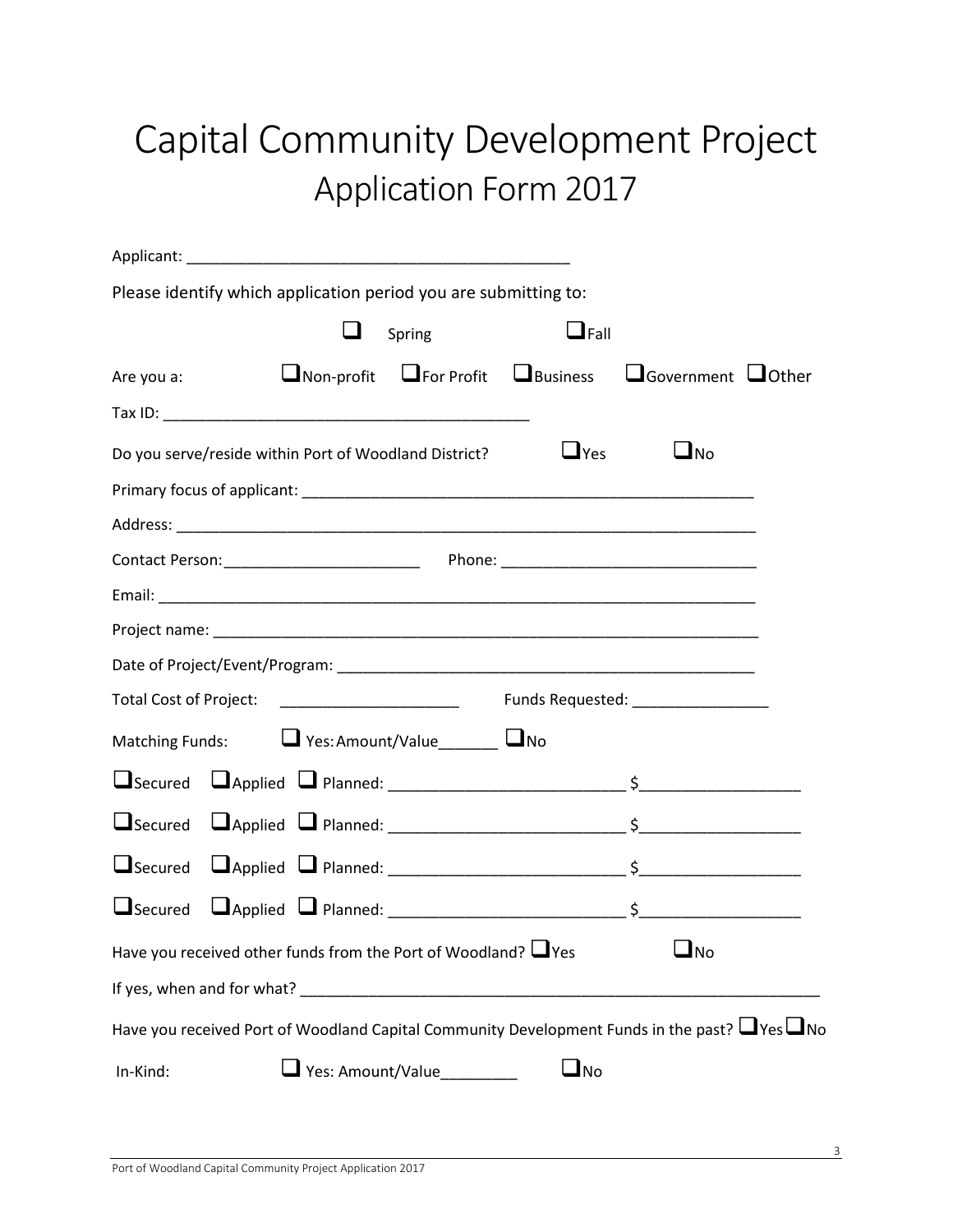What is the primary purpose of your request for Capital Community Development Project funds?

What benefit do you provide as an organization to the community?

How does the project move the Port of Woodland mission further of "supporting the economic growth of a diverse array of businesses, industries and services that enhance the District" (if providing statistics, data, numbers- please ensure you provide all information and source of information)?

Please identify which required economic conditions identified in the Requirements of Program will be met by your project. Explain how the conditions are met.

Economic Development

 $\Box$  Stewardship

 $\Box$  Increasing Tax Base

 $\Box$  Improving Quality of Place

How does your request to the Port of Woodland meet your organization's goals and objectives?